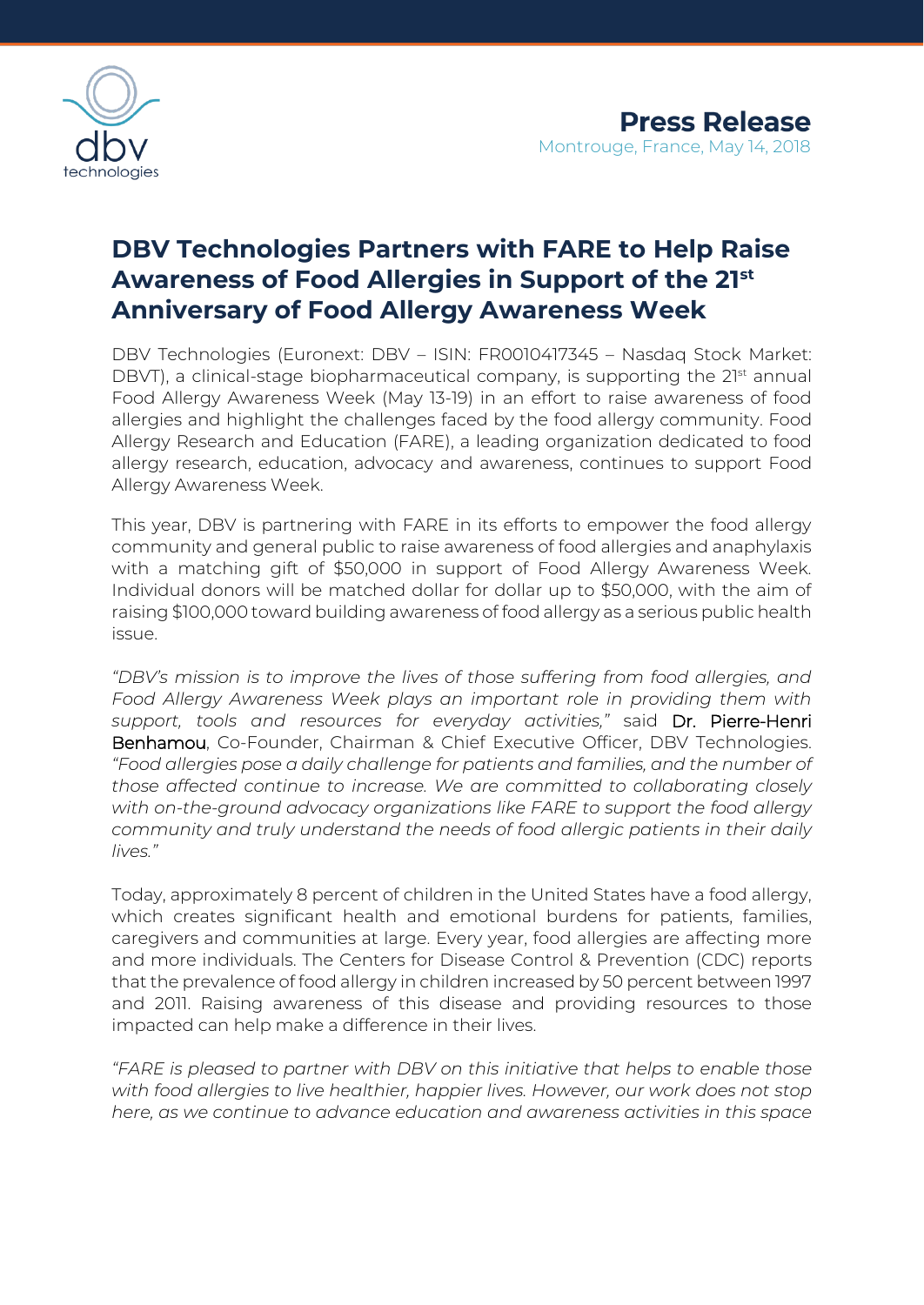

*during Food Allergy Awareness Week and throughout the coming years,"* said Dr. James R. Baker, Chief Executive Officer & Chief Medical Officer, FARE.

More information about Food Allergy Awareness Week can be found at the Food Allergy Research and Education organization's [webpage](https://www.foodallergy.org/education-awareness/food-allergy-awareness-week) [\(www.foodallergy.org\)](https://www.foodallergy.org/), or by following the #FoodAllergyWeek hashtag on social media.

To donate to FARE please [click here.](https://secure2.convio.net/fare/site/Donation2?df_id=1500&mfc_pref=T&1500.donation=form1)

#### **About DBV Technologies**

DBV Technologies is developing Viaskin®, a proprietary technology platform with broad potential applications in immunotherapy. Viaskin is based on epicutaneous immunotherapy, or EPIT®, DBV's method of delivering biologically active compounds to the immune system through intact skin. With this new class of self-administered and non-invasive product candidates, the Company is dedicated to safely transforming the care of food allergic patients, for whom there are no approved treatments. DBV's food allergies programs include ongoing clinical trials of Viaskin Peanut and Viaskin Milk, and preclinical development of Viaskin Egg. DBV is also pursuing a human proof-of-concept clinical study of Viaskin Milk for the treatment of Eosinophilic Esophagitis, and exploring potential applications of its platform in vaccines and other immune diseases. DBV Technologies has global headquarters in Montrouge, France and New York, NY. The Company's ordinary shares are traded on segment A of Euronext Paris (Ticker: DBV, ISIN code: FR0010417345), part of the SBF120 index, and the Company's ADSs (each representing one-half of one ordinary share) are traded on the Nasdaq Global Select Market (Ticker: DBVT).

#### **About FARE**

Food Allergy Research & Education (FARE) works on behalf of the 15 million Americans with food allergies, including all those at risk for life-threatening anaphylaxis. This potentially deadly disease affects 1 in every 13 children in the U.S. – or roughly two in every classroom. FARE's mission is to improve the quality of life and the health of individuals with food allergies, and to provide them hope through the promise of new treatments. FARE's work is organized around three core tenets: LIFE – support the ability of individuals with food allergies to live safe, productive lives with the respect of others through our education and advocacy initiatives; HEALTH – enhance the healthcare access of individuals with food allergies to state-of-the-art diagnosis and treatment; and HOPE – encourage and fund research in both industry and academia that promises new therapies to improve the allergic condition. For more information, please visit [www.foodallergy.org](https://www.foodallergy.org/) and find us on [Twitter@FoodAllergy,](http://twitter.com/foodallergy) [Facebook,](http://facebook.com/FoodAllergyFARE) [YouTube](http://youtube.com/faanpal) and [Pinterest.](http://pinterest.com/foodallergyfare) 

### **Contact**

Sara Blum Sherman Senior Director, Investor Relations & Strategy +1 212-271-0740 [sara.sherman@dbv-technologies.com](mailto:sara.sherman@dbv-technologies.com)